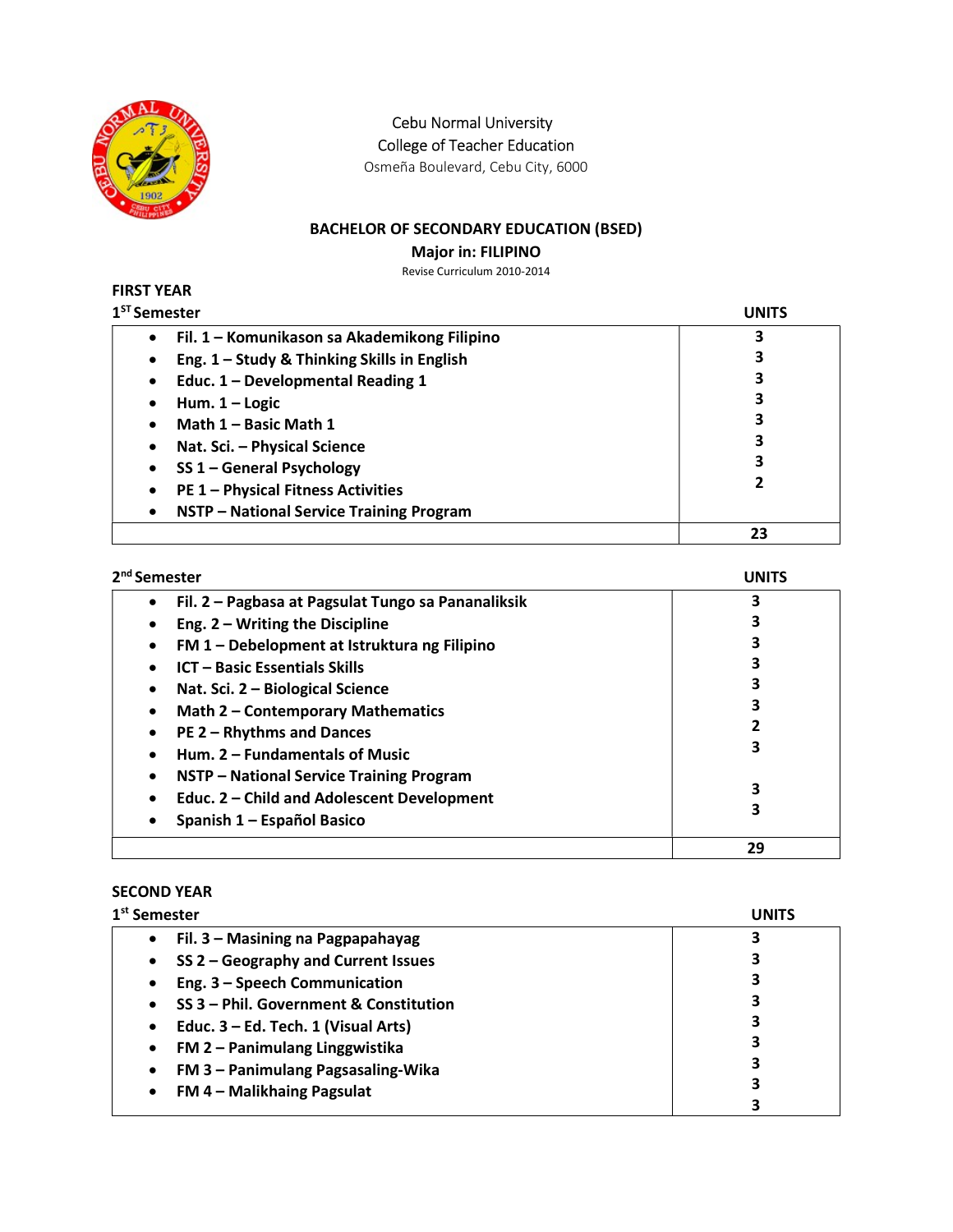| Spanish 2 – Español Intermedio            |    |
|-------------------------------------------|----|
| • PE 3 – Fundamentals of Games and Sports |    |
|                                           | 29 |

| 2 <sup>nd</sup> Semester                                       | UNITS |
|----------------------------------------------------------------|-------|
| Educ. 4 - Facilitating Learning<br>$\bullet$                   |       |
| Educ. 5 - Educational Technology 2 (ICT)<br>٠                  |       |
| Educ. 6 - Teaching Profession<br>$\bullet$                     |       |
| Educ. 7 - Principles of Teaching 1<br>٠                        |       |
| FM 5 - Panunuring Panliteratura<br>٠                           | 3     |
| FM 6 - Intro sa Pag-aaral ng Wika<br>$\bullet$                 | з     |
| FM 7 - Ang Filipino sa Kurikulum ng Batayang Edukasyon<br>٠    |       |
| FM 8 - Pagtuturo at Pagtataya ng Wika at Panitikan sa Filipino |       |
| <b>PE 4 – Recreational Activities</b>                          | 2     |
|                                                                | 29    |

## THIRD YEAR

| $1ST$ Semester                                                | <b>UNITS</b> |
|---------------------------------------------------------------|--------------|
| History 1 - Philippine History<br>$\bullet$                   |              |
| Lit. $1$ – Literature of the Philippines<br>$\bullet$         |              |
| Educ. 9 – Principles of Teaching 2<br>$\bullet$               | 3            |
| <b>Educ. 10 Assessment of Student Learning 1</b><br>$\bullet$ | 3            |
| Educ. $11$ – Field Study 1<br>٠                               |              |
| FM 9 - Panitikan ng Umuunlad na Bansa<br>٠                    | 3            |
| FM 10 - Pagbasa ng mga Obra Maestra<br>٠                      | 3            |
| FM 11 - Pamamahayagang Filipino<br>٠                          | з            |
| FM 12 - Broadkast-Media sa Filipino                           | 3            |
|                                                               | 27           |

| 2 <sup>nd</sup> Semester                                                        | <b>INIT</b> |
|---------------------------------------------------------------------------------|-------------|
| SS4 - Economics w/ Agrarian Reform<br>$\bullet$                                 | 3           |
| Educ. 12 - Assessment of Student Learning 2<br>$\bullet$                        | 3           |
| Educ. 13 - Field Study 2<br>٠                                                   | 3           |
| Educ. 14 - Curriculum Development<br>$\bullet$                                  | 3           |
| Educ. 15 – Intro. to Research<br>$\bullet$                                      | 3           |
| FM 13 - Panulaang Filipino<br>٠                                                 | 3           |
| FM 14 - Panitikan ng Rehiyon<br>٠                                               | 3           |
| FM 15 - Paghahanda at Ebalwasyon nga mga Kagamitang<br>$\bullet$                | 3           |
| Pampagtuturo<br>FM 16 - Pagtuturo at Pagtataya sa Pakikinig at Pagsasalita<br>٠ | 3           |
|                                                                                 | 27          |